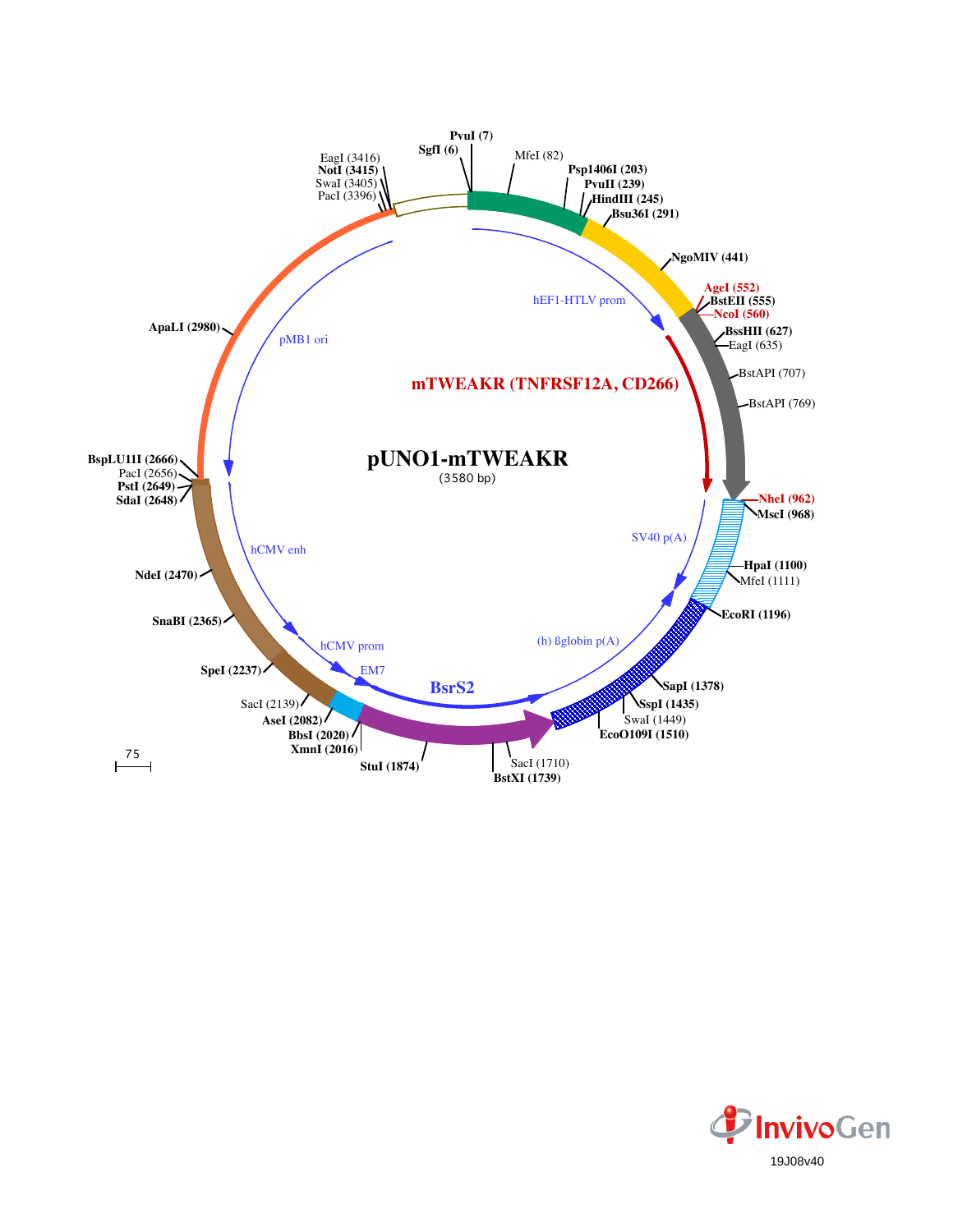**SgfI (6) PvuI (7)**

GGATCTGCGATCGCTCCGGTGCCCGTCAGTGGGCAGAGCGCACATCGCCCACAGTCCCCGAGAAGTTGGGGGGAGGGGTCGGCAATTGAACGGGTGCCTA MfeI (82)

| 101                           |                                                                                                                                                                                                                                                                                                                                                                                                                                                                                                                                                                                                                                                                                                                                                                                                                             |
|-------------------------------|-----------------------------------------------------------------------------------------------------------------------------------------------------------------------------------------------------------------------------------------------------------------------------------------------------------------------------------------------------------------------------------------------------------------------------------------------------------------------------------------------------------------------------------------------------------------------------------------------------------------------------------------------------------------------------------------------------------------------------------------------------------------------------------------------------------------------------|
|                               | GAGAAGGTGGCGCGGGGTAAACTGGGAAAGTGATGTCGTGTACTGGCTCCGCCTTTTTCCCGAGGGTGGGGGAGAACCGTATATAAGTGCAGTAGTCGCC                                                                                                                                                                                                                                                                                                                                                                                                                                                                                                                                                                                                                                                                                                                        |
| 201                           | $HindIII$ (245)<br><b>PvuII</b> (239)<br>Psp1406I (203)<br><b>Bsu36I</b> (291)                                                                                                                                                                                                                                                                                                                                                                                                                                                                                                                                                                                                                                                                                                                                              |
| 301                           | GCCATCCACGCCGGTTGAGTCGCGTTCTGCCGCCTCCCGCCTGTGGTGCCTCCTGAACTGCGTCCGCCGTCTAGGTAAGTTTAAAGCTCAGGTCGAGACC                                                                                                                                                                                                                                                                                                                                                                                                                                                                                                                                                                                                                                                                                                                        |
| 401                           | <b>NgoMIV</b> (441)                                                                                                                                                                                                                                                                                                                                                                                                                                                                                                                                                                                                                                                                                                                                                                                                         |
| 501                           | <b>BstEII</b> (555)<br>AgeI (552) NcoI (560)<br>TCTGTTCTGCGCCGTTACAGATCCAAGCTGTGACCGGCGCCTACCTGAGATCACCGGTCACCATGGCTCCGGGTTGGCCGCGGTCTCTGCCGCAGATCCT<br>1 <sup>M</sup> A P G W P R S L P O I L                                                                                                                                                                                                                                                                                                                                                                                                                                                                                                                                                                                                                              |
| 13 <sup>b</sup><br>80P P      | EagI $(635)$<br><b>BssHII</b> (627)<br>R A A<br>A<br>G<br>Æ<br>$O$ A<br>$\mathsf{P}$<br>G<br>T<br><sub>S</sub><br>$\mathsf{P}$<br>- C<br><b>S</b><br>- S<br>G<br>SSW SAD L<br>G<br>G<br>L V L M<br><b>BstAPI</b> (769)<br><b>BstAPI</b> (707)<br>701 GACAAGTGCATGGACTGCGCTTCTTGTCCAGCGCGACCACACAGCGACTTCTGCCTGGGATGCGCCGCAGCACCTCCTGCCCACTTCAGGCTACTGTGGC<br>C M D<br>- C<br>P<br>P.<br><b>A</b><br>- S<br><b>A</b><br>R<br>- D<br>$\overline{C}$<br>$C$ $A$ $A$<br>A<br>A H<br>-C<br>$\mathsf{P}$<br>P<br>- н<br>S.<br>-F.<br>$L$ G<br>801 CCATTCTGGGGGGCGCTCTTAGTCTGGTCCTGGTTTTGGCGCTGGTTTCTAGTTTCCTGGTCTGGAGAAGATGCCGCCGGAGAAAAAGTTTACTACCCC<br>S L V L V L A L V<br>S.<br>$S$ F<br>L V W<br>$\mathsf{R}$<br>R<br>$\mathbf{C}$<br>R R R E K F<br>T T P<br>$\Box$ $\Box$ $\Box$ $\Box$ $\Box$ $\Box$<br><b>MscI</b> (968) |
| 113                           | <b>NheI</b> (962)<br>901 CATAGAGGAGACTGGTGGAGAGGGCTGCCCAGGTGTGGCACTGATCCAGTGAGGAGCACCCCGGCTAGCTGGCCAGACATGATAAGATACATTGATGAGTT<br>I E E T G G E G C P G V A L I O .<br>1001 TGGACAAACCACAACTAGAATGCAGTGAAAAAAATGCTTTATTTGTGAAATTTGTGATGCTATTGCTTTATTTGTAACCATTATAAGCTGCAATAAACAA                                                                                                                                                                                                                                                                                                                                                                                                                                                                                                                                            |
| 1101                          | <b>EcoRI</b> (1196)<br><b>HpaI</b> (1100)<br>MfeI (1111)<br>GTTAACAACAACAATTGCATTCATTTTATGTTTCAGGTTCAGGGGGAGGTGTGGGAGGTTTTTTAAAGCAAGTAAAACCTCTACAAATGTGGTATGGAAT                                                                                                                                                                                                                                                                                                                                                                                                                                                                                                                                                                                                                                                            |
| 1201                          |                                                                                                                                                                                                                                                                                                                                                                                                                                                                                                                                                                                                                                                                                                                                                                                                                             |
|                               | TCTAAAATACAGCATAGCAAAACTTTAACCTCCAAATCAAGCCTCTACTTGAATCCTTTTCTGAGGGATGAATAAGGCATAGGCATCAGGGGCTGTTGCC                                                                                                                                                                                                                                                                                                                                                                                                                                                                                                                                                                                                                                                                                                                        |
|                               | SapI (1378)<br>AATGTGCATTAGCTGTTTGCAGCCTCACCTTCTTTCATGGAGTTTAAGATATAGTGTATTTTCCCAAGGTTTGAACTAGCTCTTCATTTCTTTATGTTT                                                                                                                                                                                                                                                                                                                                                                                                                                                                                                                                                                                                                                                                                                          |
|                               | SspI (1435)<br>SwaI (1449)<br>AAATGCACTGACCTCCCACATTCCCTTTTTAATAATATTCAGAAATAATTTAAATACATCATTGCAATGAAATAATGTTTTTTATTAGGCAGAATC                                                                                                                                                                                                                                                                                                                                                                                                                                                                                                                                                                                                                                                                                              |
|                               | EcoO109I (1510)<br>1501 CAGATGCTCAAGGCCCTTCATAATATCCCCCAGTTTAGTAGTTGGACTTAGGGAACAAAGGAACCTTTAATAGAAATTGGACAGCAAGAAAGCGAGCTTC                                                                                                                                                                                                                                                                                                                                                                                                                                                                                                                                                                                                                                                                                                |
|                               | 1601 TAGCTTTAGTTCCTGGTGTACTTGAGGGGGATGAGTTCCTCAATGGTGGTTTTGACCAGCTTGCCATTCATCTCAATGAGCACAAAGCAGTCAGGAGCAT<br>—1414 •<br>N R T Y K L P<br>$\Box$ $\Box$ $\Box$<br>E.<br>I T T K V L K G N M<br>- E<br>ILVF<br>- C<br>- D<br>SacI (1710)<br><b>BstXI</b> (1739)                                                                                                                                                                                                                                                                                                                                                                                                                                                                                                                                                               |
|                               | 1701 AGTCAGAGATGAGCTCTCTGCACATGCCACAGGGGCTGACCACCCTGATGGATCTGTCCACCTCATCAGAGTAGGGGTGCCTGACAGCCACAATGGTGTC<br>R<br>ILERC<br>G<br>$\mathsf{P}$<br>-S<br>V V<br><sub>S</sub><br>R<br><b>D</b><br>- E<br>DSY<br>D S<br><b>M</b><br>- C<br>- 1<br>$\vee$<br>P<br>- H<br>R V A V<br>$\blacksquare$<br><b>StuI</b> (1874)                                                                                                                                                                                                                                                                                                                                                                                                                                                                                                          |
| 764 F                         | S V A S G<br>E A C V T V R G<br>D K Q G N<br>$\overline{A}$<br>$\overline{A}$<br>Y A<br>E.<br>H V A S<br>- 11<br>1901 ATCTCCCCAGTCTTGGTCCTGATGGCCGCCCCGACATGGTGCTTGTTGTCCTCATAGAGCATGGTGATCTTCTCAGTGGCGACCTCCACCAGCTCCAGAT<br>424 I E G T K T R I A A G V H H K N D E Y L M T<br>I K E T A V E<br>$\vee$<br>-L E<br>L D<br><b>BbsI</b> (2020)<br>XmnI (2016)<br>AseI (2082)                                                                                                                                                                                                                                                                                                                                                                                                                                                 |
| 1301<br>1401<br>$109 -$<br>9◀ | P A Y<br>2001 CCTGCTGAGAGATGTTGAAGGTCTTCATGGTGGCCCTCCTATAGTGAGTCGTATTATACTATGCCGATATACTATGCCGATGATTAATTGTCAAAACAGC<br>$00$ S<br>IN FT K M<br>SacI (2139)<br>2101 GTGGATGGCGTCTCCAGCIIATCTGACGGTTCACTAAACGAGCTCTGCTTATATAGACCTCCCACCGTACACGCCTACCGCCCATTTGCGTCAATGGGGC                                                                                                                                                                                                                                                                                                                                                                                                                                                                                                                                                       |